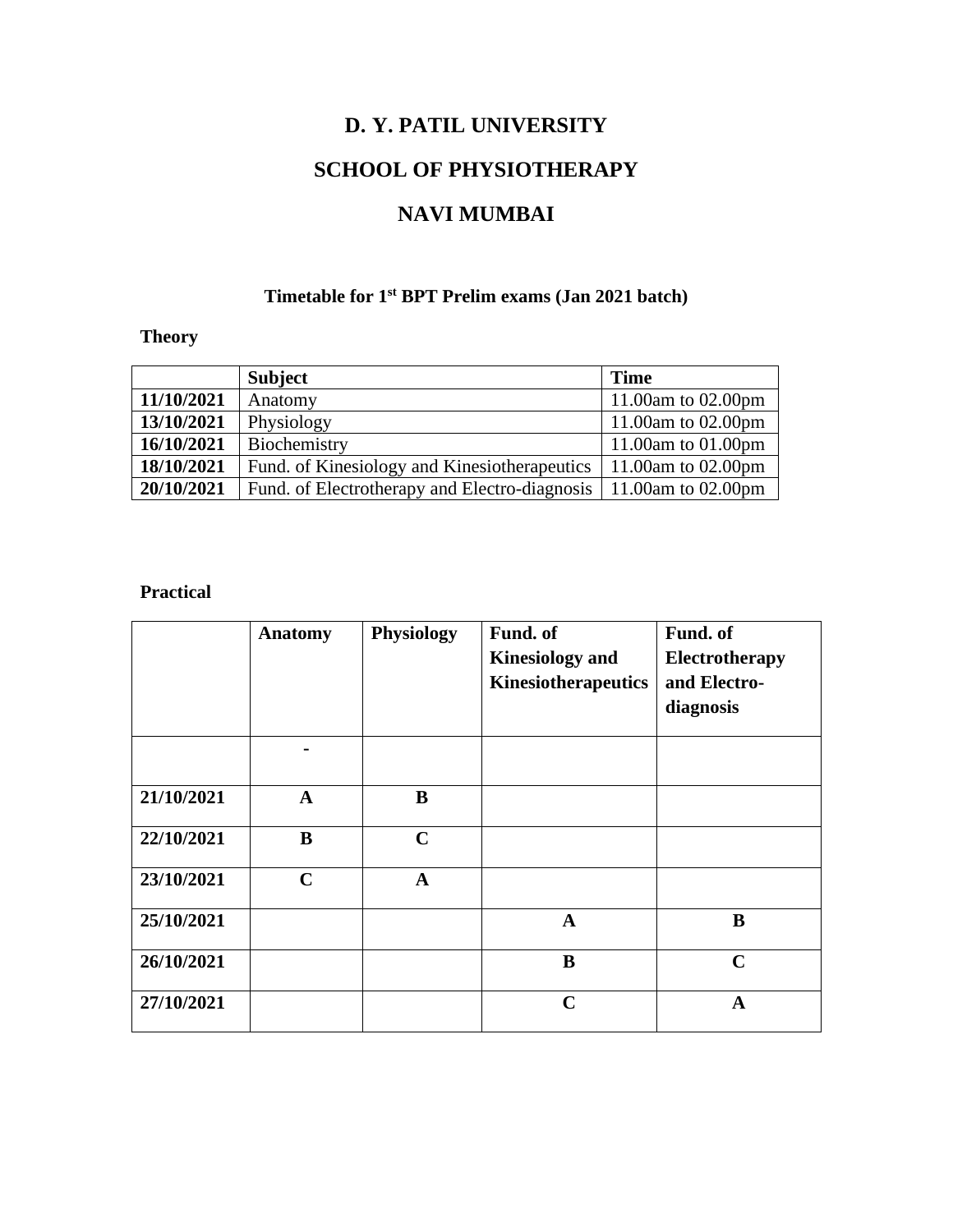## **Timetable for 2ndBPT Prelim exams (Jan 2021 batch)**

## **Theory**

| <b>Date</b> | <b>Subject</b>                       | <b>Time</b>        |
|-------------|--------------------------------------|--------------------|
| 09/11/2021  | Pharmacology                         | 11.00am to 01.00pm |
| 11/11/2021  | Pathology/Microbiology               | 11.00am to 02.00pm |
| 13/11/2021  | Psychology                           | 11.00am to 01.00pm |
| 15/11/2021  | Kinesiotherapeutics                  | 11.00am to 02.00pm |
| 17/11/2021  | Electrotherapy and Electro-diagnosis | 11.00am to 02.00pm |
| 20/11/2021  | Kinesiology                          | 11.00am to 02.00pm |

#### **Practical**

| <b>Date</b> | <b>Subject</b>                       |
|-------------|--------------------------------------|
| 28/10/2021  | Kinesiotherapeutics                  |
| 29/10/2021  | Electrotherapy and Electro-diagnosis |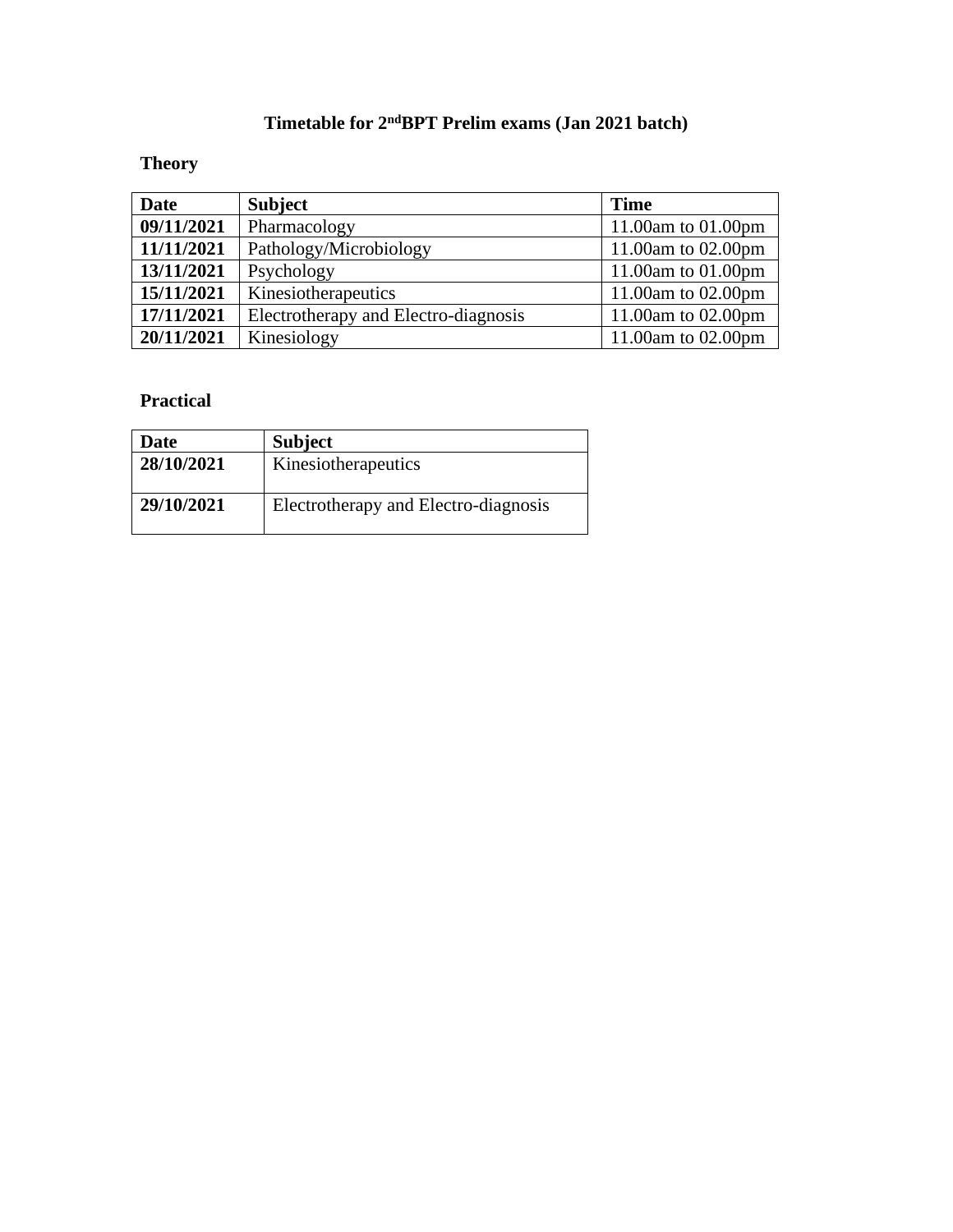## **Timetable for 3rdBPT Prelim exams (Jan 2021 batch)**

## **Theory**

| Date       | Subject          | <b>Time</b>              |  |
|------------|------------------|--------------------------|--|
| 09/11/2021 | PDTS (Theory)    | 11.00am to 02.00pm       |  |
| 11/11/2021 | PDTS (Practical) | $\vert$ 09.00 am onwards |  |
|            |                  |                          |  |